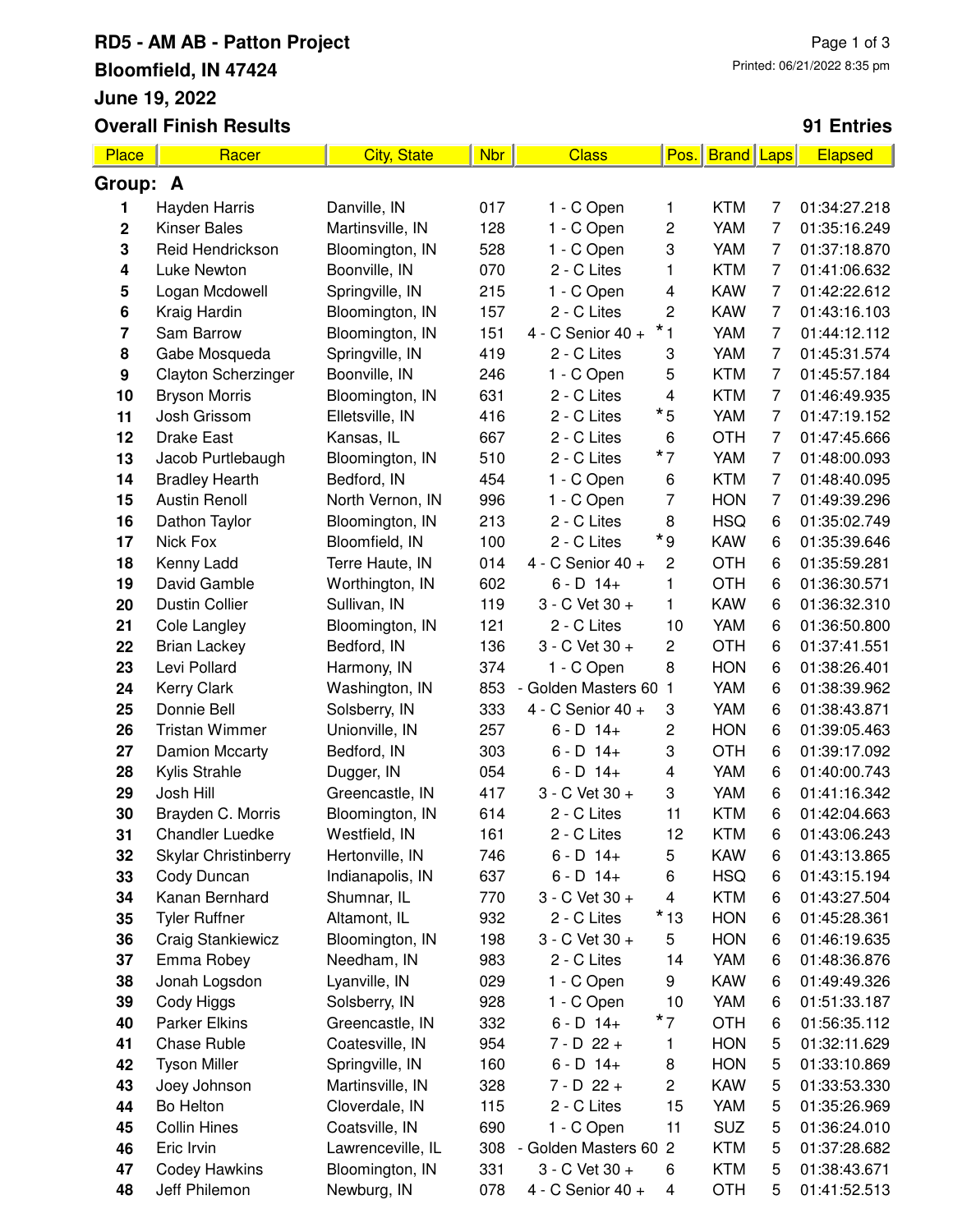# **RD5 - AM AB - Patton Project Bloomfield, IN 47424 June 19, 2022 Overall Finish Results**

### **91 Entries**

| Place      | Racer                   | <b>City, State</b> | <b>Nbr</b> | <b>Class</b>                                  | Pos.           | <b>Brand</b> | <b>Laps</b>    | Elapsed      |
|------------|-------------------------|--------------------|------------|-----------------------------------------------|----------------|--------------|----------------|--------------|
| Group: A   |                         |                    |            |                                               |                |              |                |              |
| 49         | <b>Matthew Henry</b>    | Noblesville, IN    | 840        | $7 - D$ 22 +                                  | *3             | <b>HON</b>   | 5              | 01:42:28.549 |
| 50         | <b>Clayton Tincher</b>  | Willians, IN       | 824        | $6 - D$ 14+                                   | 9              | <b>OTH</b>   | 5              | 01:50:05.068 |
| 51         | <b>Charlie Connors</b>  | Jamestown, IN      | 013        | 2 - C Lites                                   | 16             | <b>KAW</b>   | 5              | 01:50:13.947 |
| 52         | Max Mckinley            | Sullivan, IN       | 951        | 2 - C Lites                                   | 17             | <b>Bet</b>   | 5              | 01:52:33.478 |
| 53         | Alex Whitfield          | Bloomffield, IN    | 117        | $6 - D$ 14+                                   | $*10$          | <b>HON</b>   | 5              | 01:59:21.127 |
| 54         | <b>Mason Barrow</b>     | Bloomington, IN    | 099        | $6 - D$ 14+                                   | 11             | YAM          | 5              | 02:00:07.262 |
| 55         | Cali Prince             | Bloomfield, IN     | 116        | $6 - D$ 14+                                   | $*12$          | <b>KTM</b>   | 5              | 02:00:20.487 |
| 56         | Quentin Brown           | Paragon, IN        | 426        | 1 - C Open                                    | 12             | <b>KAW</b>   | 4              | 01:06:25.775 |
| 57         | Adam Cooper             | North Vernon, IN   | 162        | 3 - C Vet 30 +                                | $\overline{7}$ | <b>KAW</b>   | 4              | 01:37:38.901 |
| 58         | <b>Blaine Patterson</b> | Bloomfield, IN     | 511        | 1 - C Open                                    | 13             | <b>HON</b>   | 4              | 01:37:45.170 |
| 59         | <b>Billy Whitcomb</b>   | Greencastle, IN    | 742        | $7 - D 22 +$                                  | 4              | <b>HSB</b>   | 4              | 01:43:39.325 |
| 60         | Nick Abel               | Bloomfield, IN     | 107        | $7 - D$ 22 +                                  | 5              | <b>SUZ</b>   | 4              | 01:44:13.715 |
| 61         | Dakota Bell             | Springville, IN    | 919        | 1 - C Open                                    | 14             | <b>KAW</b>   | 4              | 01:46:20.545 |
| 62         | <b>Eric Masten</b>      | Bloomington, IN    | 738        | 3 - C Vet 30 +                                | 8              | <b>HSQ</b>   | 3              | 01:14:35.030 |
| 63         | Carter Stutzman         | Pioxcton, IN       | 901        | $6 - D$ 14+                                   | 13             | <b>KAW</b>   | 3              | 01:27:21.917 |
| 64         | Jaydon Hillenburg       | Bedford, IN        | 412        | $6 - D$ 14+                                   | 14             | <b>OTH</b>   | 3              | 01:42:16.764 |
| 65         | Steve Lloyd             | Franklin, IN       | 168        | Golden Masters 60<br>$\overline{\phantom{0}}$ | 3              | <b>KTM</b>   | $\overline{2}$ | 00:40:27.884 |
| 66         | <b>Jackson Neal</b>     | Martinsville, IN   | 082        | $6 - D$ 14+                                   | 15             | <b>KAW</b>   | $\overline{c}$ | 00:41:04.954 |
| 67         | <b>Tyler Patton</b>     | Cloverdale, IN     | 076        | $6 - D$ 14+                                   | $*16$          | Bet          | $\overline{2}$ | 00:45:28.501 |
| 68         | <b>Hailey France</b>    | Crawfordsville, IN | 214        | 8 - Womens                                    | 1              | <b>HON</b>   | $\overline{c}$ | 00:55:19.572 |
| 69         | John Livingston         | Bloomington, IN    | 056        | $7 - D$ 22 +                                  | 6              | <b>HSQ</b>   | 1              | 00:17:14.753 |
| 70         | Shane Christenberry     | Heltonville, IN    | 015        | $7 - D 22 +$                                  | $\overline{7}$ | <b>HSQ</b>   | 1              | 00:22:05.086 |
| 71         | Jeff Ooley              | Bloomington, IN    |            | 327 5 - Super Senior 50+                      | $\mathbf{1}$   | <b>KTM</b>   | 1              | 00:22:28.665 |
| 72         | Brandon Trambaugh       | Paoli, IN          | 686        | $6 - D$ 14+                                   | 17             | <b>KAW</b>   | 1              | 00:25:59.737 |
| 73         | Noah Abner              | Columbus, IN       | 676        | $6 - D$ 14+                                   | 18             | YAM          | 1              | 00:40:30.524 |
| 74         | Nick Abner              | Columbus, IN       | 677        | 4 - C Senior 40 +                             | 5              | <b>KTM</b>   | 1              | 00:42:04.214 |
| <b>DNF</b> | Jayce Lee               | Pierceton, IN      | 067        | $6 - D$ 14+                                   | <b>DNF</b>     | <b>SUZ</b>   | 0              | 00:00:00.000 |
| <b>DNF</b> | <b>Jaxx Whitt</b>       | Stilesville, IN    | 927        | 1 - C Open                                    | <b>DNF</b>     | <b>HON</b>   | 0              | 00:00:00.000 |